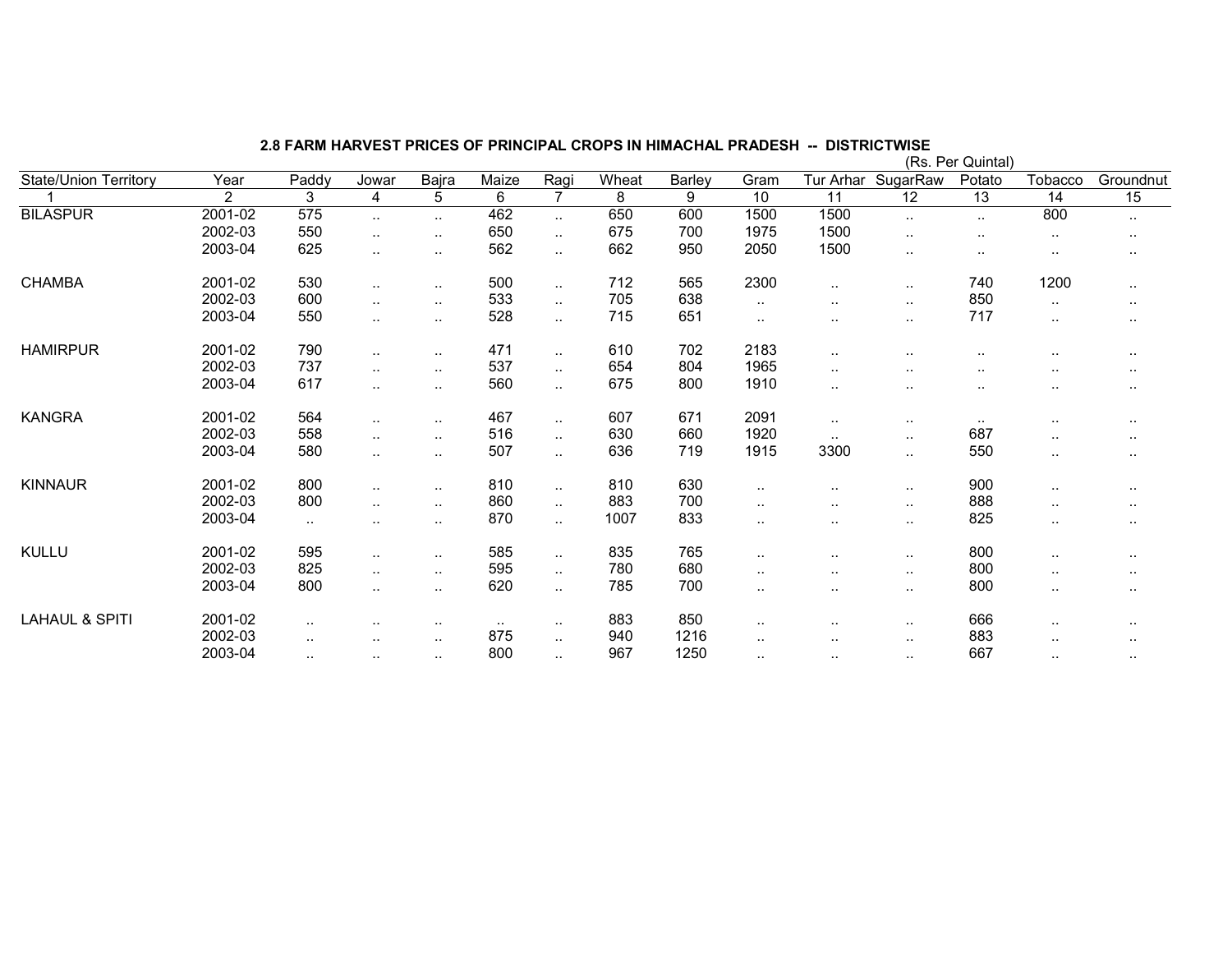|                                           |                |       |               |               |       |                |       |        |      |                  | (Rs.     | Per Quintal) |               |               |
|-------------------------------------------|----------------|-------|---------------|---------------|-------|----------------|-------|--------|------|------------------|----------|--------------|---------------|---------------|
| <b>State/Union Territory</b>              | Year           | Paddy | Jowar         | Bajra         | Maize | Ragi           | Wheat | Barley | Gram | <b>Tur Arhar</b> | SugarRaw | Potato       | Tobacco       | Groundnut     |
|                                           | $\overline{2}$ | 3     | 4             | 5             | 6     | $\overline{7}$ | 8     | 9      | 10   | 11               | 12       | 13           | 14            | 15            |
| <b>MANDI</b>                              | 2001-02        | 513   | $\sim$        | $\sim$ $\sim$ | 500   | $\ldots$       | 750   | 656    | 2083 | $\sim$           | $\sim$   | 740          | 1100          | $\sim$ $\sim$ |
|                                           | 2002-03        | 788   | $\ddotsc$     | $\sim$        | 524   | $\ldots$       | 760   | 665    | 2125 |                  |          | 600          | $\sim$        | $\cdot$ .     |
|                                           | 2003-04        | 816   |               | $\sim$        | 502   | $\ddotsc$      | 738   | 664    | 2058 | $\sim$           | $\sim$   | 544          | $\sim$        | $\sim$        |
| <b>SHIMLA</b>                             | 2001-02        | 900   | $\sim$        | $\sim$ $\sim$ | 584   | $\sim$         | 713   | 578    | 2003 | $\sim$           | $\sim$   | 729          | $\sim$        | $\cdots$      |
|                                           | 2002-03        | 955   | $\ddotsc$     | $\sim$ $\sim$ | 588   | $\ldots$       | 725   | 578    | 2445 |                  | $\sim$   | 654          | $\sim$ $\sim$ | $\cdots$      |
|                                           | 2003-04        | 950   | $\ddotsc$     | $\sim$ $\sim$ | 596   | $\ddotsc$      | 762   | 573    | 2209 |                  | $\sim$   | 596          | $\sim$        | $\sim$        |
| <b>SIRMAUR</b>                            | 2001-02        | 570   | $\sim$ $\sim$ | $\sim$ $\sim$ | 520   | $\sim$         | 668   | 542    | 1833 | 3200             |          | 470          | $\ddotsc$     | 2750          |
|                                           | 2002-03        | 618   |               | $\cdot$ .     | 578   | $\sim$         | 670   | 539    | 2080 | 2500             | $\sim$   | 590          | $\cdot$ .     | 2100          |
|                                           | 2003-04        | 639   |               | $\ddotsc$     | 578   | $\ldots$       | 668   | 562    | 2056 | 2250             | $\sim$   | 700          | $\sim$        | 2600          |
| SOLAN                                     | 2001-02        | 664   | $\sim$        | $\sim$ $\sim$ | 500   | $\sim$         | 630   | 640    | 2035 | 2100             | $\sim$   | 633          | $\cdot$ .     | 2100          |
|                                           | 2002-03        | 569   | $\ddotsc$     | $\ddotsc$     | 569   | $\ddotsc$      | 658   | 654    | 1893 | 2000             |          | 725          | $\ldots$      | 2350          |
|                                           | 2003-04        | 714   |               | $\sim$        | 557   | $\ddotsc$      | 655   | 654    | 1929 | 2117             |          | 525          | $\ddotsc$     | 2750          |
| <b>UNA</b>                                | 2001-02        | 527   | $\sim$        | $\sim$ $\sim$ | 485   | $\sim$         | 655   | $\sim$ | 2025 | $\sim$           | $\sim$   | 567          | $\cdot$ .     | 2250          |
|                                           | 2002-03        | 586   |               | $\cdot$ .     | 536   | $\sim$         | 620   |        | 2100 | $\sim$           | $\sim$   | 400          | $\cdot$ .     | 2667          |
|                                           | 2003-04        | 539   |               | $\sim$        | 515   | $\ddotsc$      | 637   |        | 2150 | $\cdot$ .        | $\sim$   | 375          | $\ldots$      | 2875          |
| <b>HIMACHA</b>                            | 2001-02        | 640   | $\sim$ $\sim$ | $\sim$        | 535   | $\ldots$       | 710   | 655    | 2000 | 2265             | $\sim$   | 694          | 1033          | 2365          |
| <b>PRADESH</b>                            | 2002-03        | 690   | $\sim$        | $\cdot$ .     | 613   | $\sim$         | 725   | 712    | 2063 | 2000             | $\sim$   | 708          | $\cdot$ .     | 2372          |
| <b>(STATE WEIGHTED</b><br><b>AVERAGE)</b> | 2003-04        | 683   | $\sim$        | $\sim$        | 600   | $\sim$         | 742   | 760    | 2053 | 2292             | $\sim$   | 630          | $\sim$        | 2740          |

2.8 FARM HARVEST PRICES OF PRINCIPAL CROPS IN HIMACHAL PRADESH -- DISTRICTWISE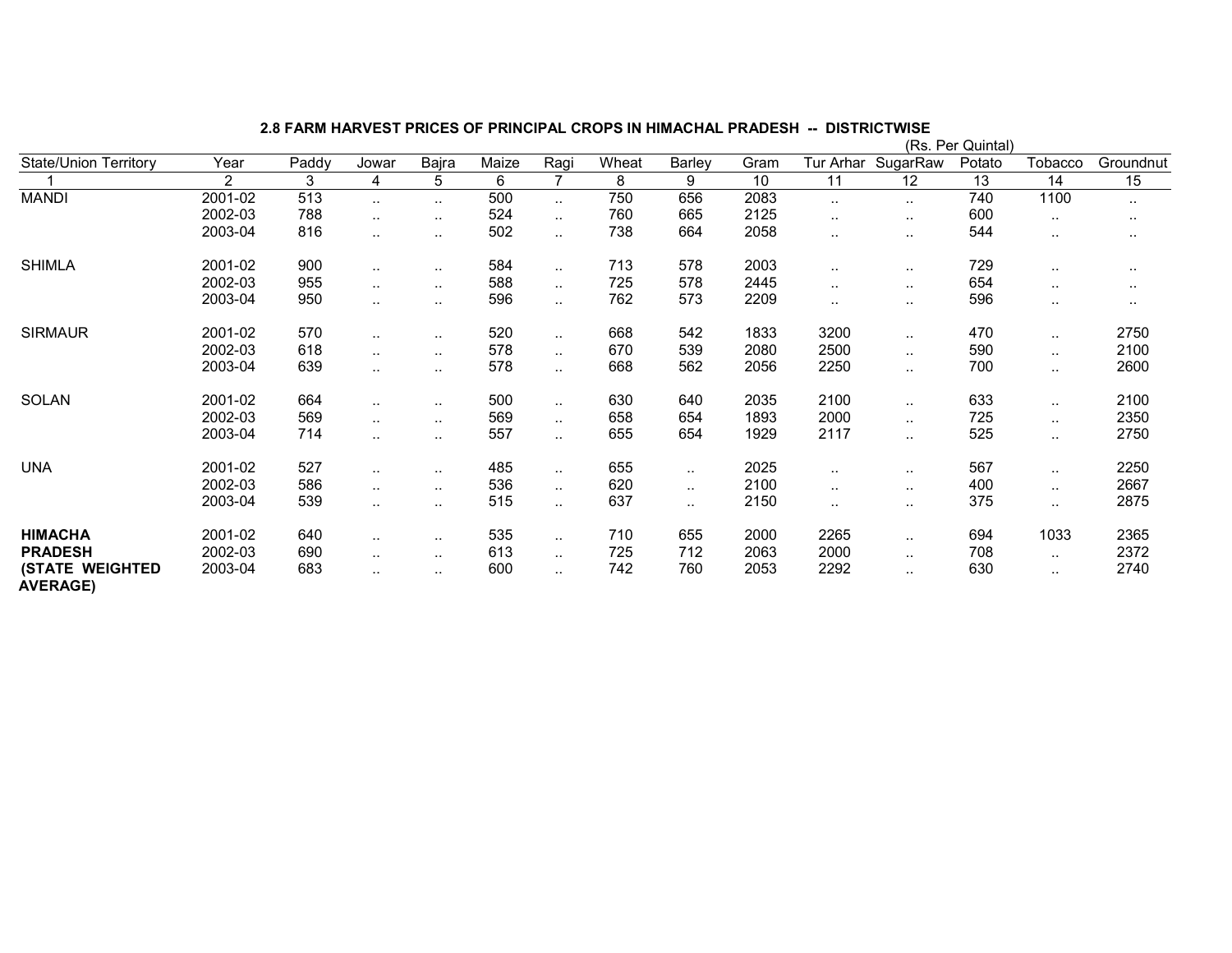|                              |                |           |                          |           |                      |                      |                      |                          |                      |                             |                      | (Rs. Per Quintal) |           |                      |
|------------------------------|----------------|-----------|--------------------------|-----------|----------------------|----------------------|----------------------|--------------------------|----------------------|-----------------------------|----------------------|-------------------|-----------|----------------------|
| <b>State/Union Territory</b> | Year           |           | RapeSeed Sesamum Linseed |           | CasterSeed           | Toria                | Cotton               | Jute                     | Sunnhemp             | Pepper                      | Ginger               | Chilly            | Turmeric  | Mesta                |
|                              |                |           |                          |           |                      |                      |                      |                          |                      |                             |                      | Dry               |           |                      |
|                              | $\overline{2}$ | 16        | 17                       | 18        | 19                   | 20                   | 21                   | 22                       | 23                   | 24                          | 25                   | 26                | 27        | 28                   |
| <b>BILASPUR</b>              | 2001-02        | $\ddotsc$ | 3067                     | 2300      | $\ddotsc$            | $\sim$               | $\cdot$ .            | $\cdot$ .                | $\ldots$             | $\mathcal{L}_{\mathcal{A}}$ | 1100                 | 5000              | 2400      | $\sim$               |
|                              | 2002-03        | 1233      | 3000                     | $\sim$    | $\sim$               | $\ddotsc$            | $\cdot$ .            | $\ddot{\phantom{a}}$     | $\cdot$ .            | $\cdot$ .                   | 1334                 | 5500              | 2283      | $\sim$ $\sim$        |
|                              | 2003-04        | 1233      | 3000                     | $\ddotsc$ |                      |                      |                      |                          |                      | $\ddotsc$                   | 1600                 | 5500              | 2933      | $\sim$               |
| <b>CHAMBA</b>                | 2001-02        | $\cdot$ . | 4500                     | 3000      | ٠.                   | $\ddotsc$            |                      |                          | $\ddot{\phantom{a}}$ | $\cdot$ .                   | 3000                 | $\sim$            | $\cdot$ . | $\sim$               |
|                              | 2002-03        | 2343      | 4500                     | 3000      | $\ddot{\phantom{a}}$ |                      |                      |                          |                      | $\ddotsc$                   | 4000                 | 6500              | $\ddotsc$ | $\sim$ $\sim$        |
|                              | 2003-04        | 2400      | 4500                     | 3000      | ٠.                   | $\sim$               | $\cdot$ .            | $\sim$                   | $\cdot$ .            | $\cdot$ .                   | 3500                 | 8000              | $\cdot$ . | $\sim$ $\sim$        |
| <b>HAMIRPUR</b>              | 2001-02        | $\sim$    | 2900                     | 2220      | $\ddotsc$            | $\sim$               | 4000                 | $\ddot{\phantom{a}}$     | $\cdot$ .            | $\cdot$ .                   | 1505                 | 6670              | 3875      | $\sim$               |
|                              | 2002-03        | 2080      | 3580                     | 2480      | ٠.                   | $\sim$               | $\cdot$ .            |                          |                      | $\cdot$ .                   | 1750                 | 6626              | 4420      | $\sim$               |
|                              | 2003-04        | 2070      | 4350                     | 3400      | ٠.                   | $\sim$               | $\cdot$ .            | $\cdot$ .                | $\ddot{\phantom{a}}$ | $\cdot$ .                   | 2000                 | 6250              | 4500      | $\sim$               |
| <b>KANGRA</b>                | 2001-02        | $\cdot$ . | 2928                     | 1615      | ٠.                   |                      | $\ddot{\phantom{0}}$ | $\ddot{\phantom{a}}$     | $\cdot$ .            | $\ddot{\phantom{a}}$        | 1722                 | $\ddotsc$         | 3833      | $\sim$               |
|                              | 2002-03        | 2087      | 2712                     | 2070      |                      | $\ddot{\phantom{0}}$ |                      |                          |                      |                             |                      |                   | $\cdot$ . | $\sim$               |
|                              | 2003-04        | 2400      | 2731                     | 2183      |                      | $\ddotsc$            | $\ddotsc$            | $\ddot{\phantom{a}}$     |                      |                             | $\cdot$ .            |                   | ٠.        | $\sim$               |
| <b>KINNAUR</b>               | 2001-02        | ٠.        |                          |           |                      |                      |                      |                          |                      |                             |                      |                   |           | $\sim$ $\sim$        |
|                              | 2002-03        | $\ddotsc$ |                          |           |                      | $\ddot{\phantom{a}}$ |                      |                          |                      |                             |                      |                   |           | $\sim$ $\sim$        |
|                              | 2003-04        | $\cdot$ . |                          |           |                      | $\ddot{\phantom{0}}$ |                      | $\ddot{\phantom{a}}$<br> |                      |                             | $\cdot$ .            | ٠.                |           | $\sim$               |
| KULU                         | 2001-02        |           |                          |           |                      |                      |                      |                          |                      |                             |                      | 7333              |           |                      |
|                              | 2002-03        | 2210      | $\cdot$ .                |           |                      |                      |                      |                          | $\cdot$ .            | $\cdot$ .                   | $\sim$               | 7350              | $\ddotsc$ | $\ddotsc$            |
|                              | 2003-04        | 2220      | $\cdot$ .                |           |                      |                      |                      |                          |                      |                             | $\ddot{\phantom{1}}$ | 7367              | $\ddotsc$ | $\sim$ $\sim$        |
|                              |                |           | ٠.                       |           | ٠.                   | $\ddotsc$            | $\ddotsc$            |                          |                      |                             | $\ddotsc$            |                   | $\ldots$  | $\sim$               |
| <b>LAHAUL &amp; SPITI</b>    | 2001-02        | $\cdot$ . | $\cdot$ .                |           |                      |                      |                      |                          |                      |                             |                      |                   |           | $\ddot{\phantom{a}}$ |
|                              | 2002-03        | 1733      | $\ddotsc$                |           |                      |                      |                      |                          |                      | $\ddot{\phantom{a}}$        |                      |                   |           | $\sim$               |
|                              | 2003-04        | 1733      | $\ddotsc$                | $\ddotsc$ | ٠.                   | $\ddotsc$            | $\ddotsc$            | $\cdot$ .                | $\ddot{\phantom{a}}$ |                             | $\sim$               | $\ddotsc$         | ٠.        | $\sim$               |
| <b>MANDI</b>                 | 2001-02        | $\cdot$ . | $\sim$                   | 1860      |                      |                      |                      |                          |                      | $\cdot$ .                   | 3000                 | $\sim$            | $\sim$    | $\sim$ $\sim$        |
|                              | 2002-03        | 2150      | 4518                     | 1940      | ٠.                   | $\ddotsc$            | $\ddotsc$            | $\cdot$ .                | $\cdot$ .            | $\sim$                      | 2178                 | 5447              | 3892      | $\sim$               |
|                              | 2003-04        | 2193      | 4308                     | 1692      | $\ddot{\phantom{a}}$ | $\ddot{\phantom{a}}$ | $\ddot{\phantom{a}}$ | $\cdot$ .                | $\ddot{\phantom{a}}$ | $\cdot$ .                   | 1900                 | 5824              | 3940      | $\sim$               |
|                              |                |           |                          |           |                      |                      |                      |                          |                      |                             |                      |                   |           |                      |

## 2.8 FARM HARVEST PRICES OF PRINCIPAL CROPS IN HIMACHAL PRADESH -- DISTRICTWISE